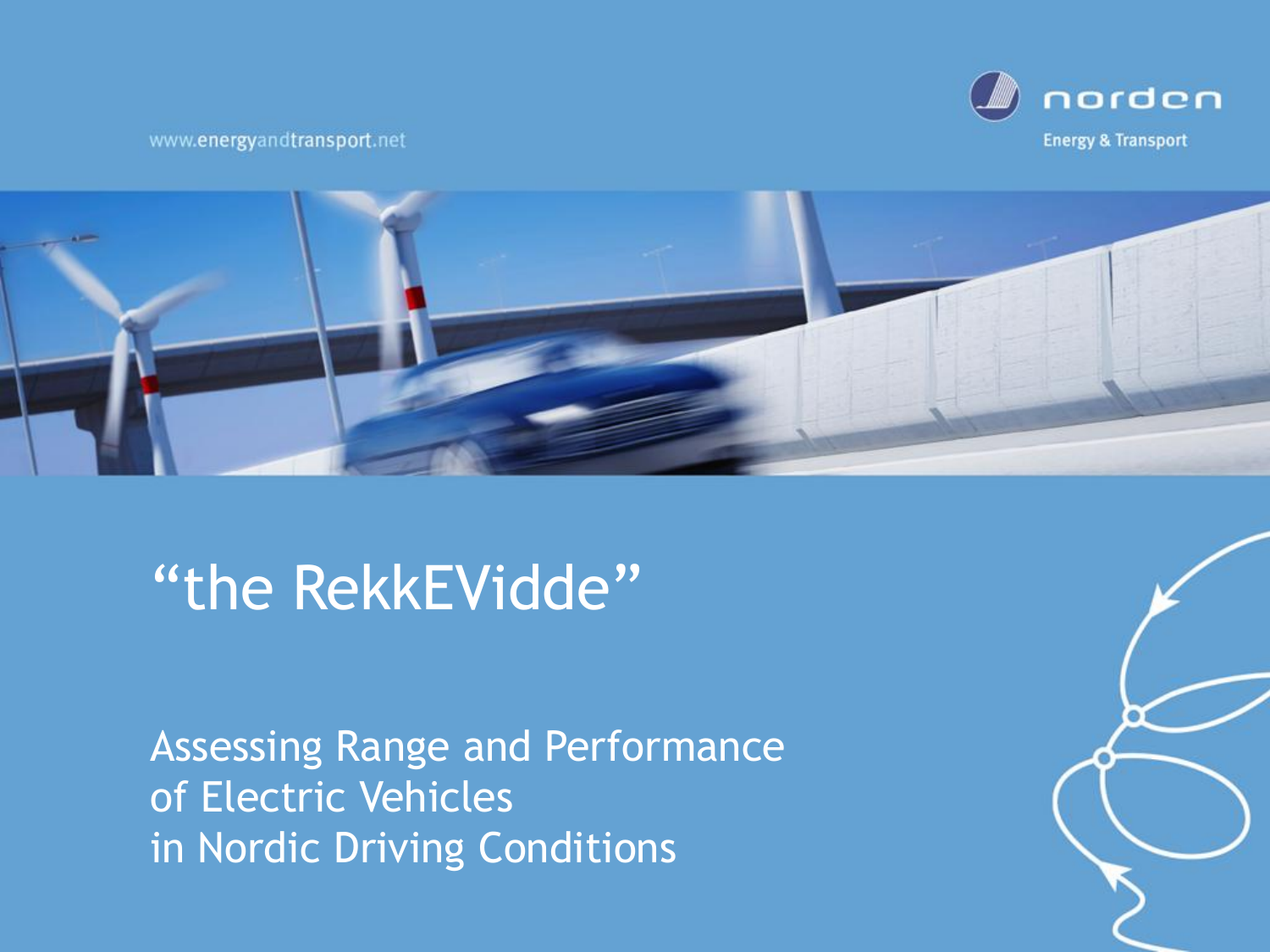

# "the RekkEVidde" Objectives

- Produce realistic performance figures for EVs attributed to Nordic driving and weather conditions
- Agree what kind of additional testing is done for EV's apart from the regulatory test (ECER No. 101)



Create market acceptance for EV's



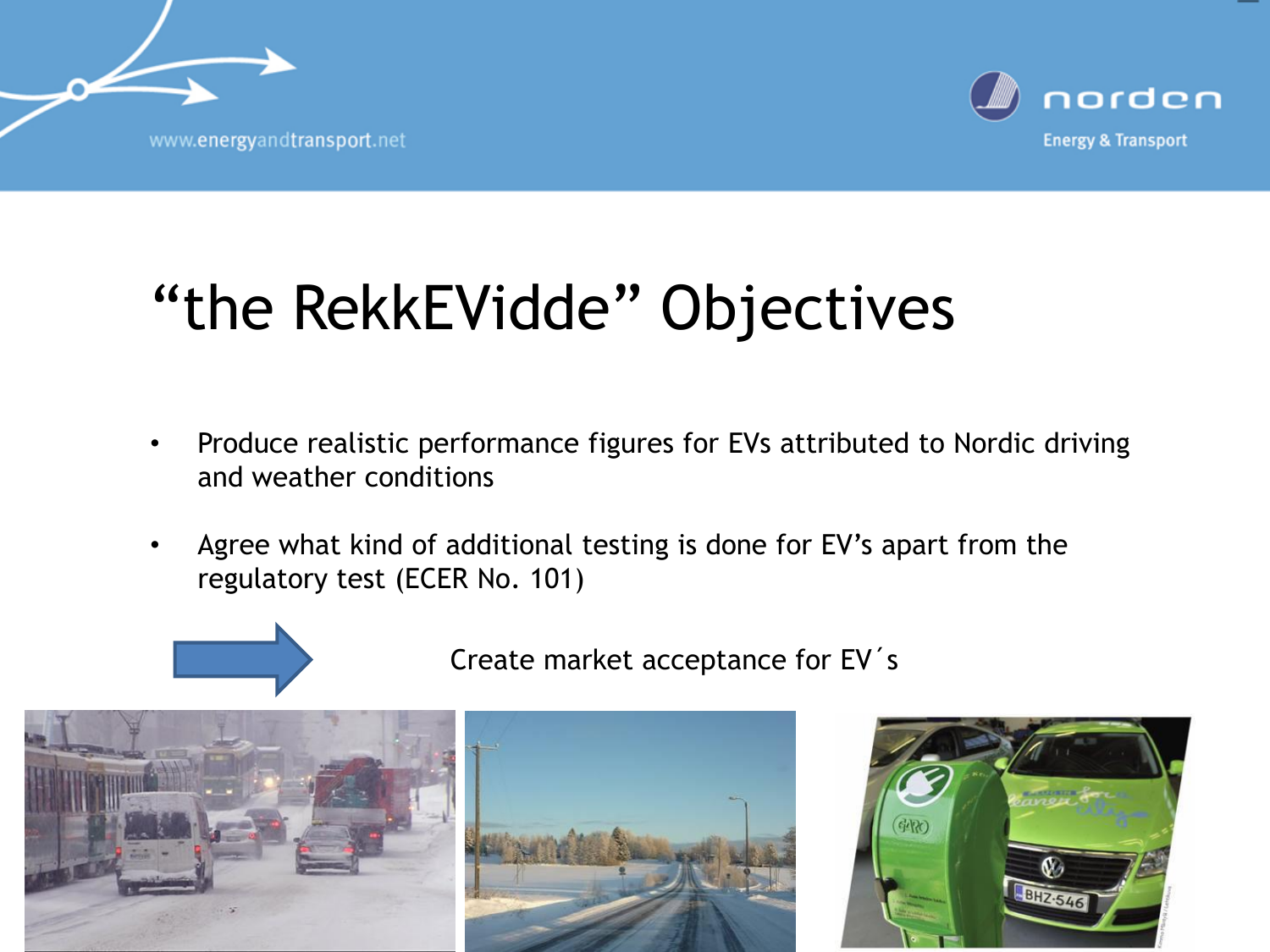

## Consortium

Coordination







Test Site Sweden





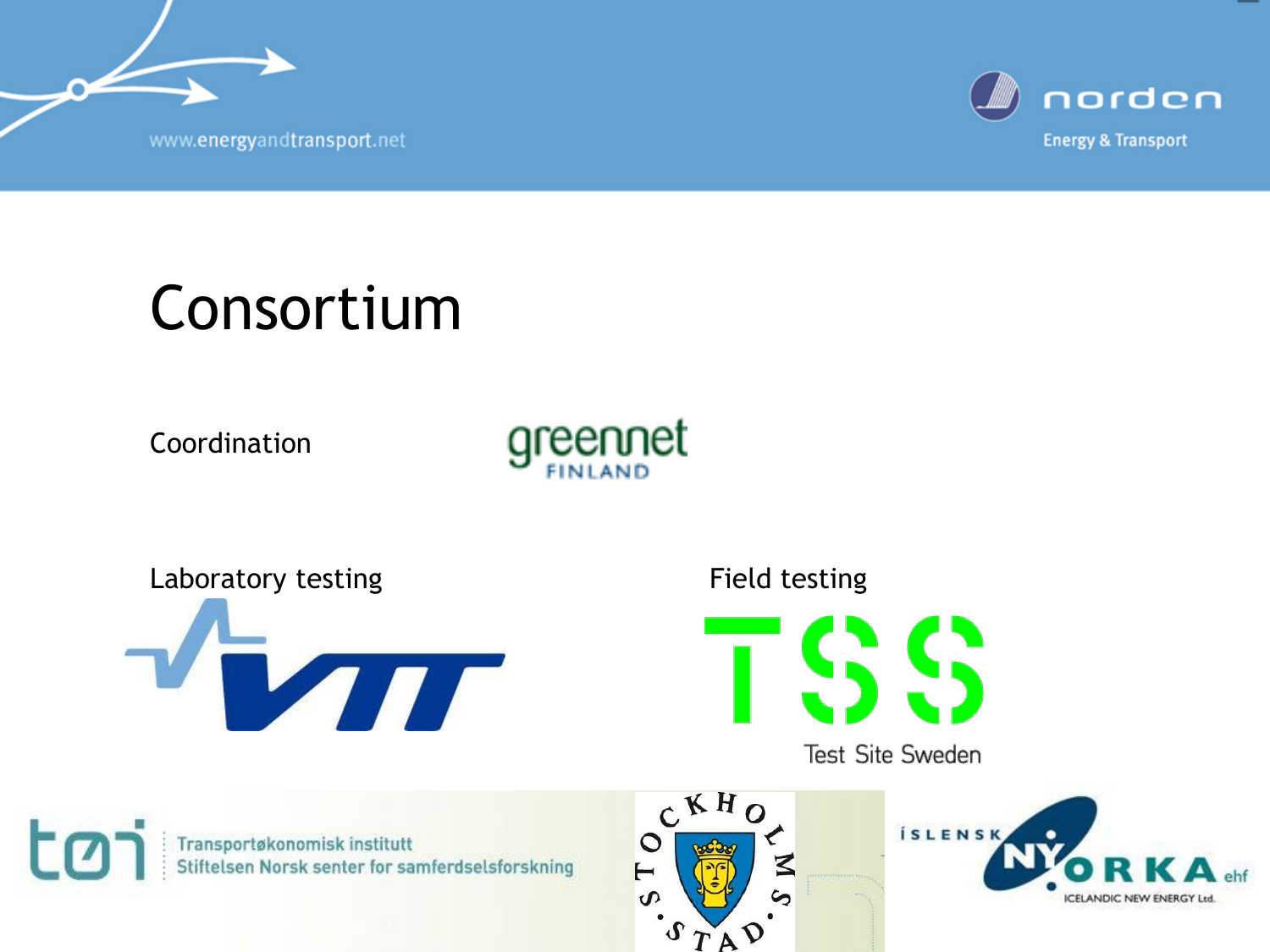n



#### Project content

WP0 Coordination and Dissemination WP1 Duty cycle analysis WP2 Test protocol tools WP3 Application of the laboratory test protocol on 3 EV types WP4 Field test of EV pool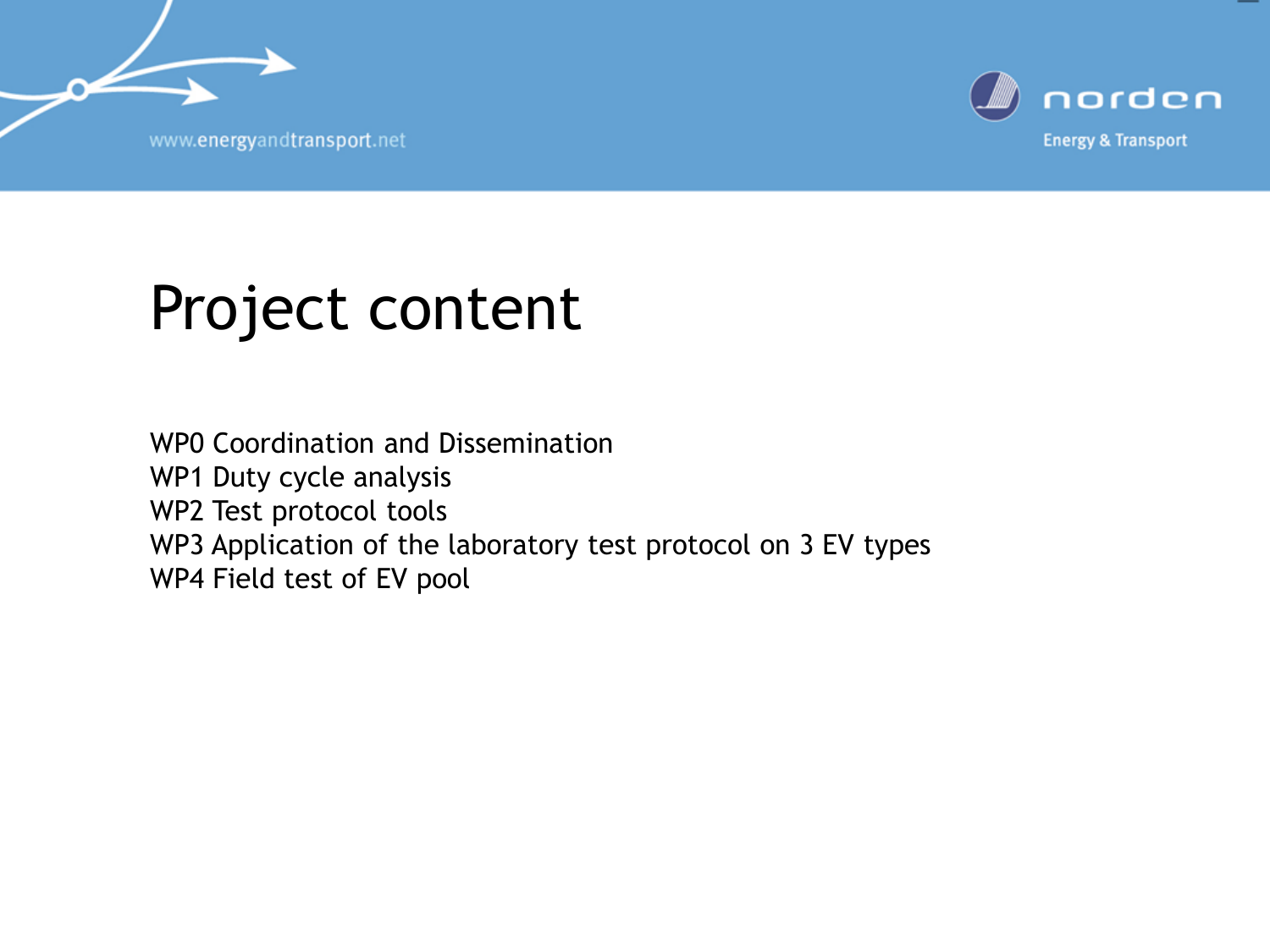$\sim$ 



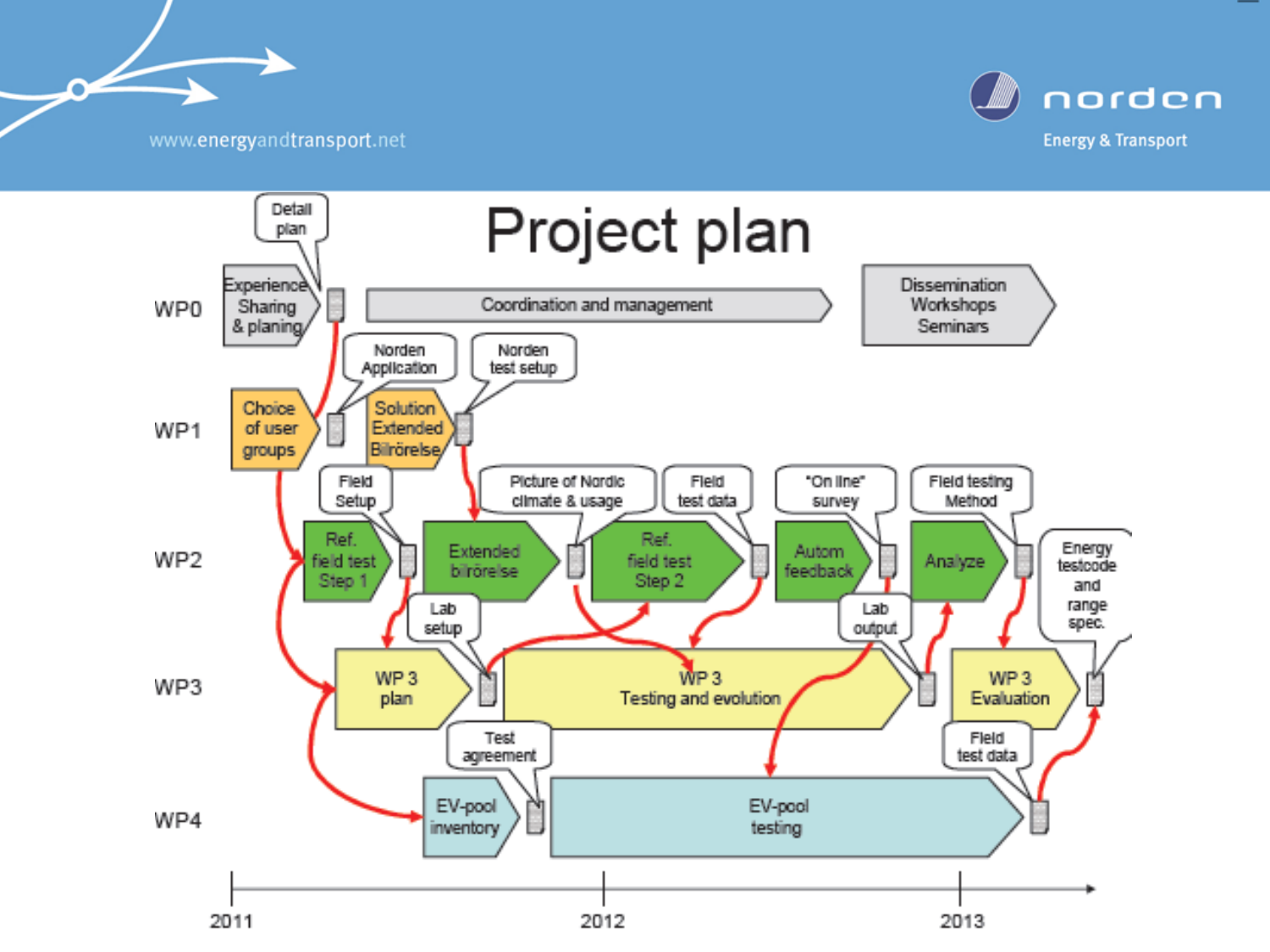

## WP1 Duty cycle analysis





Typical trips&loads



TSS: Bilrörelse

**NORSTART**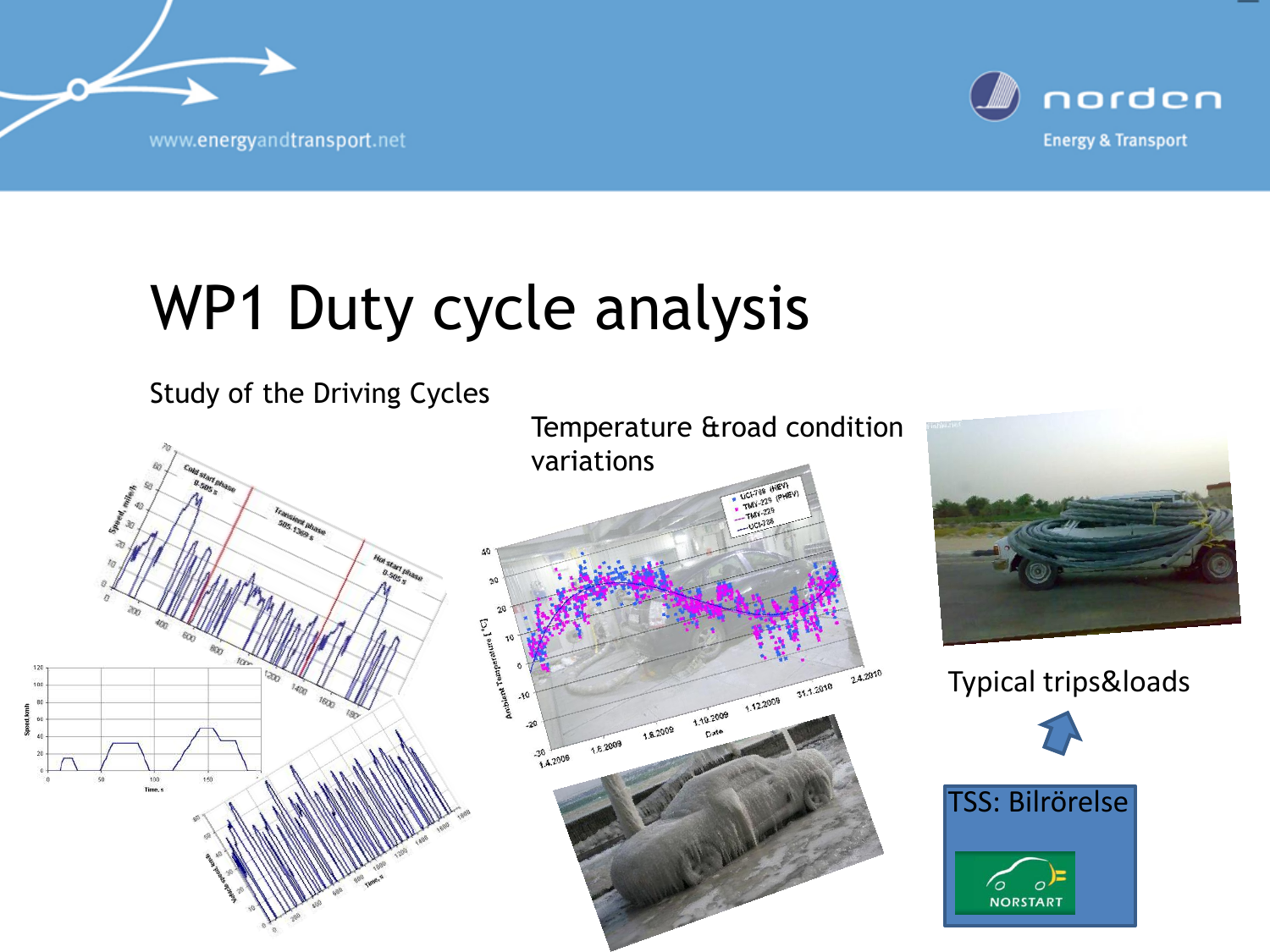

## WP2 Test protocol tools

Field drive input from 80-100 ICE-vehicles will be logged

#### Test temperature and charging



Preheating of cabin during charge allowed at test protocol?

Cabin heating & auxiliary energy use



Vehicle load? Useful range criteria? Climb home range?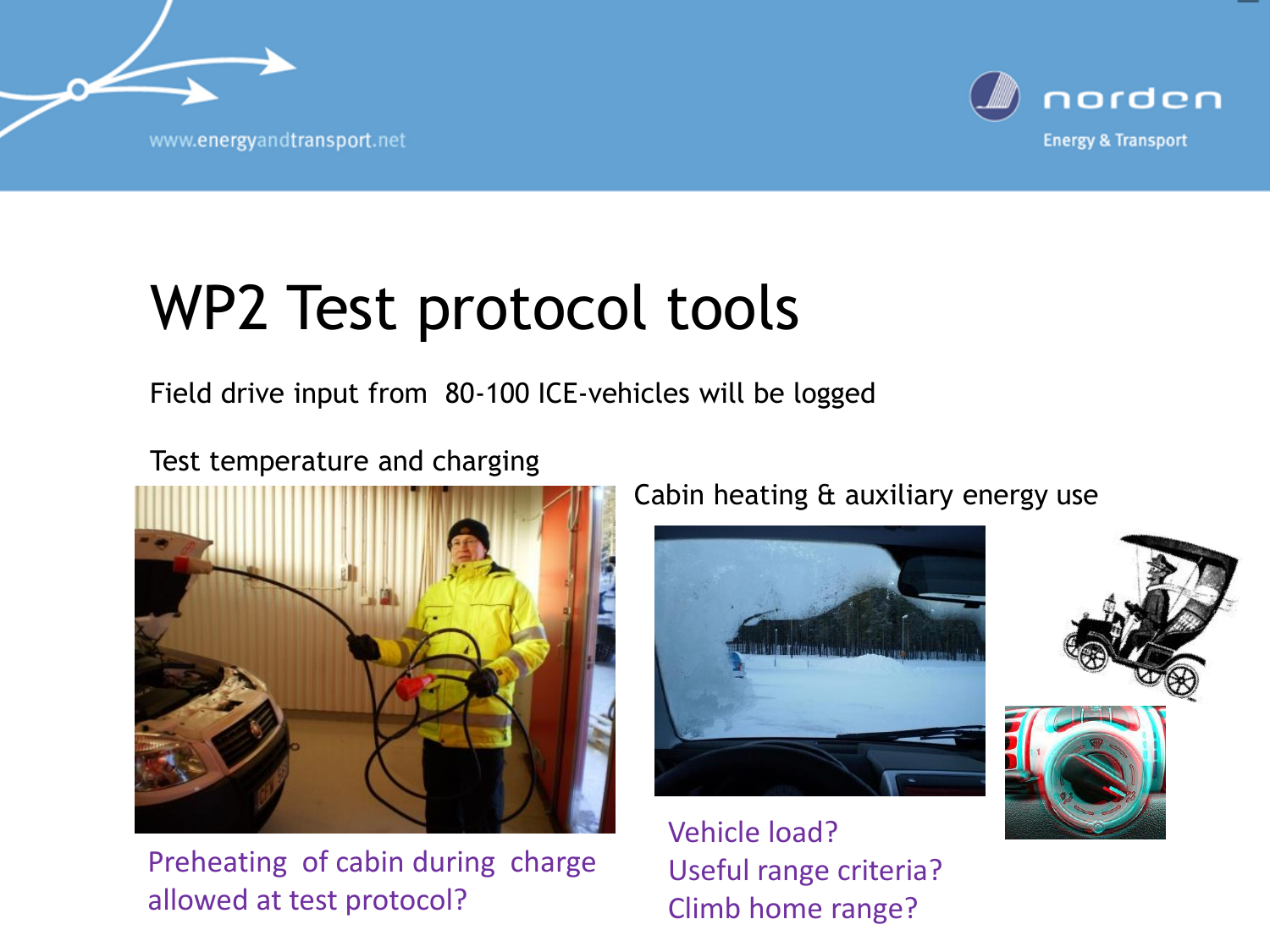

#### WP3 Application of the laboratory test protocol on 3 EV types



Energy consumption (kWh/km) from the grid and efficiency inside EV are nice to know but not part of the actual test protocol



**Useful driving range in Nordic conditions and accuracy of SOC meter are key figures to be tested!**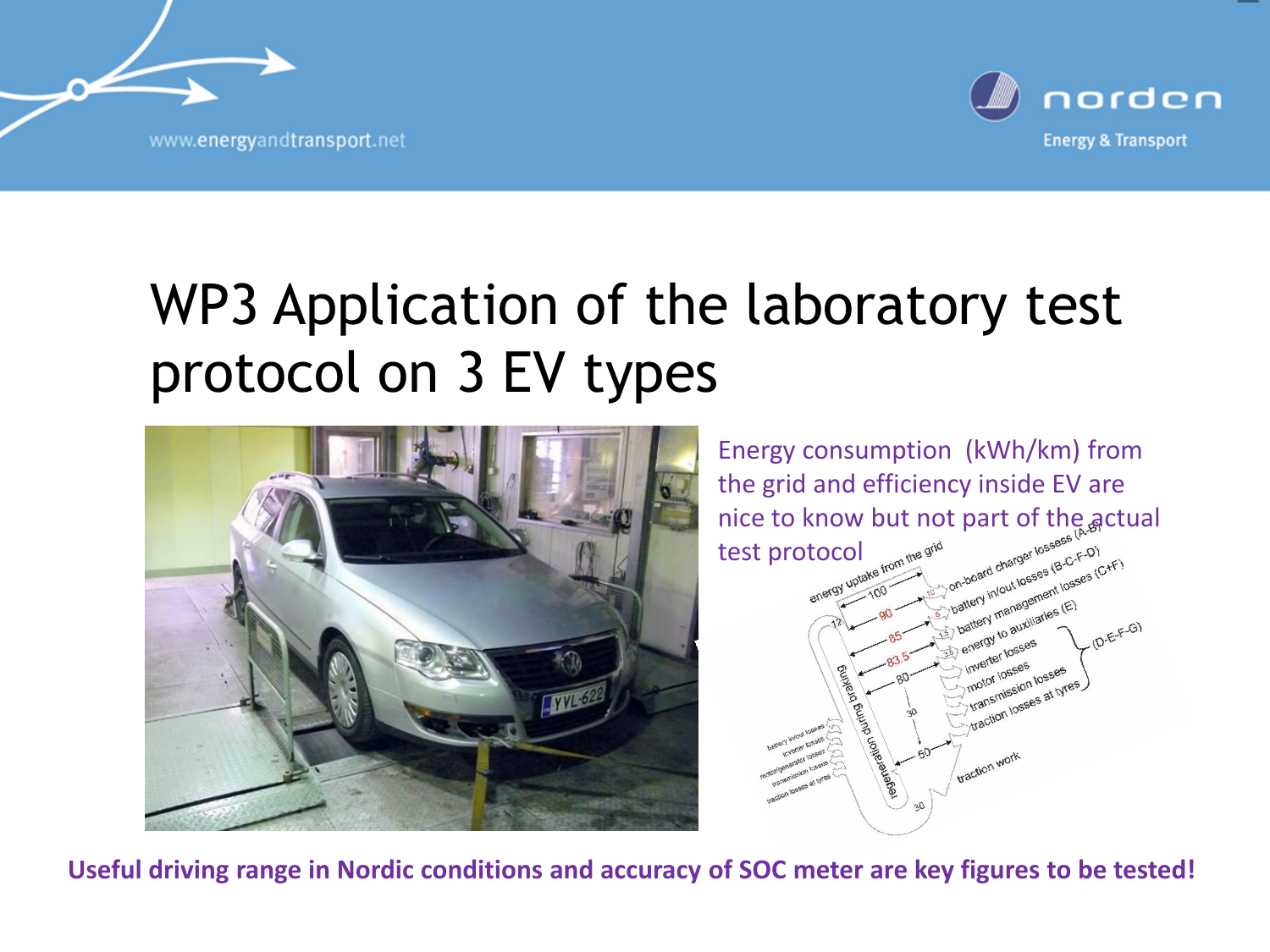

# WP4 Field test of EV pool

#### **Vehicle Movement Database**

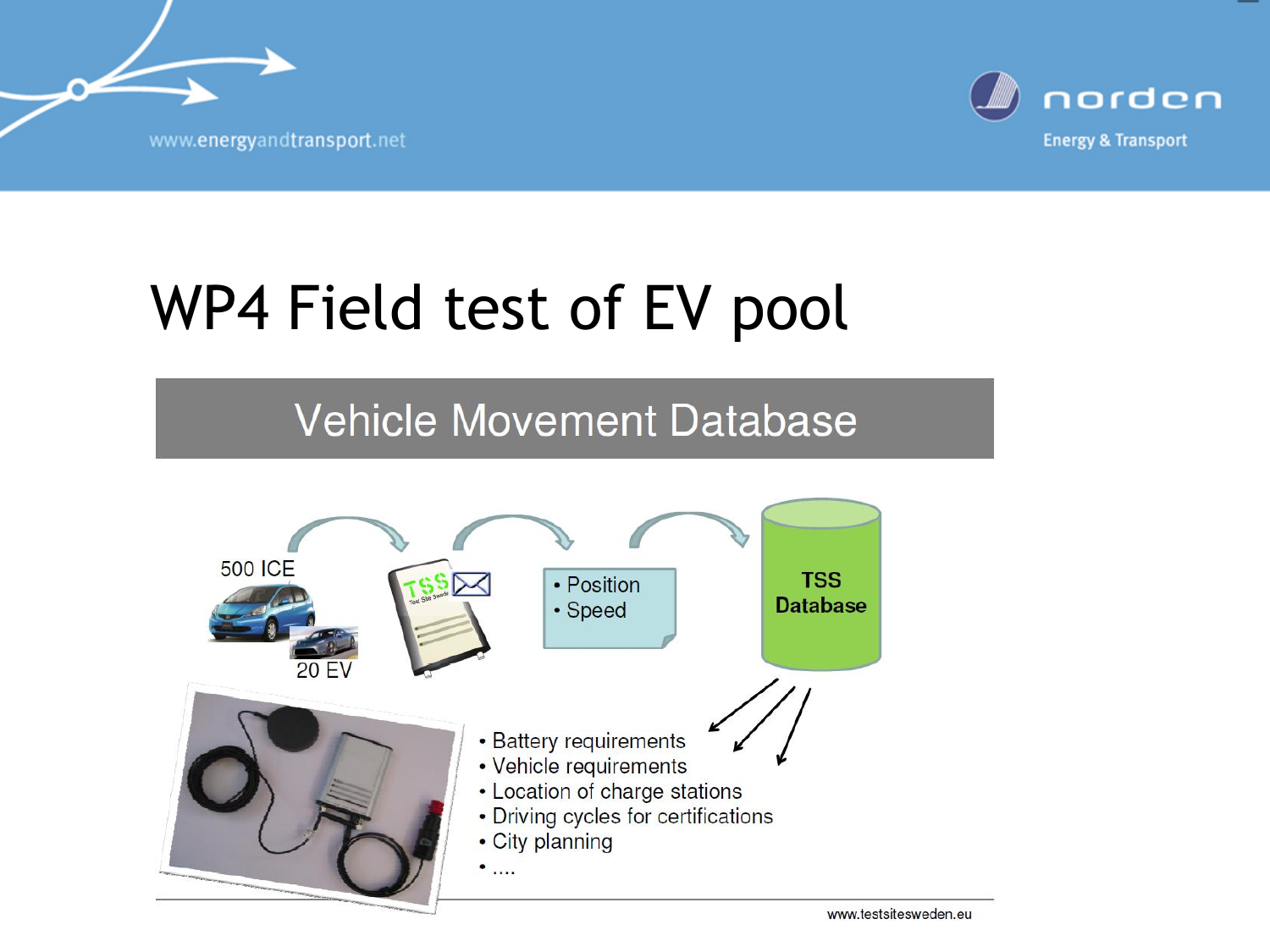

### WP0 Dissemination

Dissemination Policy:

•Protocol development will be open for comments

•Co-operation with electric vehicle manufacturers is welcome

Time schedule:

**[11/2011](http://www.greennetfinland.fi/research/index.php?title=Special:Upload&wpDestFile=D2-_Lab-test_protocol)** [Lab-test protocol](http://www.greennetfinland.fi/research/index.php?title=Special:Upload&wpDestFile=D2-_Lab-test_protocol) **[07/2012](http://www.greennetfinland.fi/research/index.php?title=Special:Upload&wpDestFile=D5-_Database_of_lab_test_results)** [Database of lab test results](http://www.greennetfinland.fi/research/index.php?title=Special:Upload&wpDestFile=D5-_Database_of_lab_test_results) **[01/2013](http://www.greennetfinland.fi/research/index.php?title=Special:Upload&wpDestFile=D6-_Database_of_in-field_test_results)** [Database of in-field test results](http://www.greennetfinland.fi/research/index.php?title=Special:Upload&wpDestFile=D6-_Database_of_in-field_test_results) **[05/2013](http://www.greennetfinland.fi/research/index.php?title=Special:Upload&wpDestFile=D8-_Database_of_in-laboratory_and_in-field_test_programme_results)** [Database of in-laboratory and in-field test programme](http://www.greennetfinland.fi/research/index.php?title=Special:Upload&wpDestFile=D8-_Database_of_in-laboratory_and_in-field_test_programme_results) [results](http://www.greennetfinland.fi/research/index.php?title=Special:Upload&wpDestFile=D8-_Database_of_in-laboratory_and_in-field_test_programme_results) **[05/2013](http://www.greennetfinland.fi/research/index.php?title=Special:Upload&wpDestFile=D9-_Final_report)** [Final report](http://www.greennetfinland.fi/research/index.php?title=Special:Upload&wpDestFile=D9-_Final_report)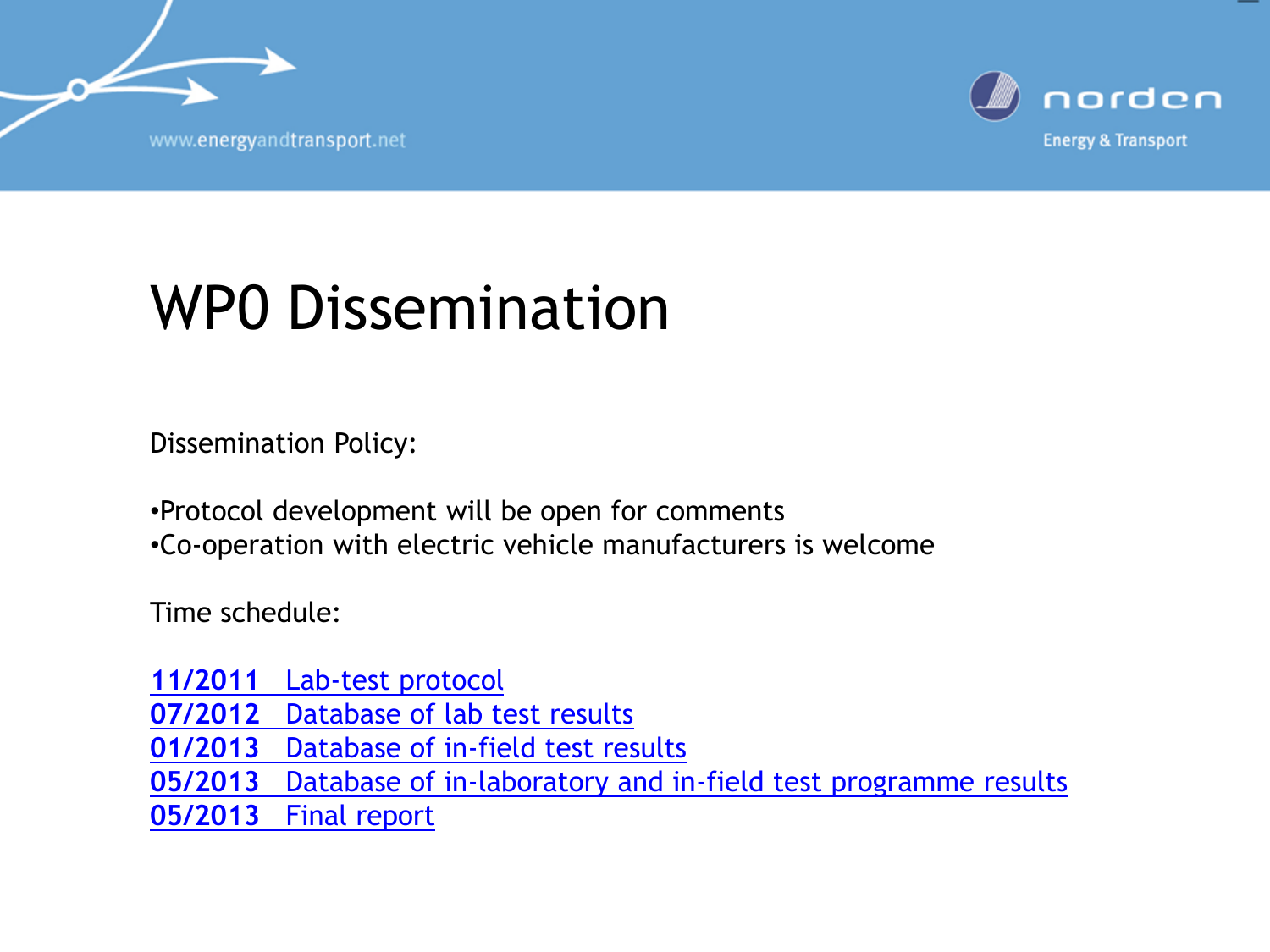n



# IDEA for Norden Energy&Transport

World most important Electric and Hybrid vehicle research conference EVS27 will be held in June 2013 in Barcelona

Norden could use this event as place for exhibit it's own activities and also encourage project give papers to the conference

EVS24 was held in Stavanger! EVS30 could also be in Scandinavia if we are active enough